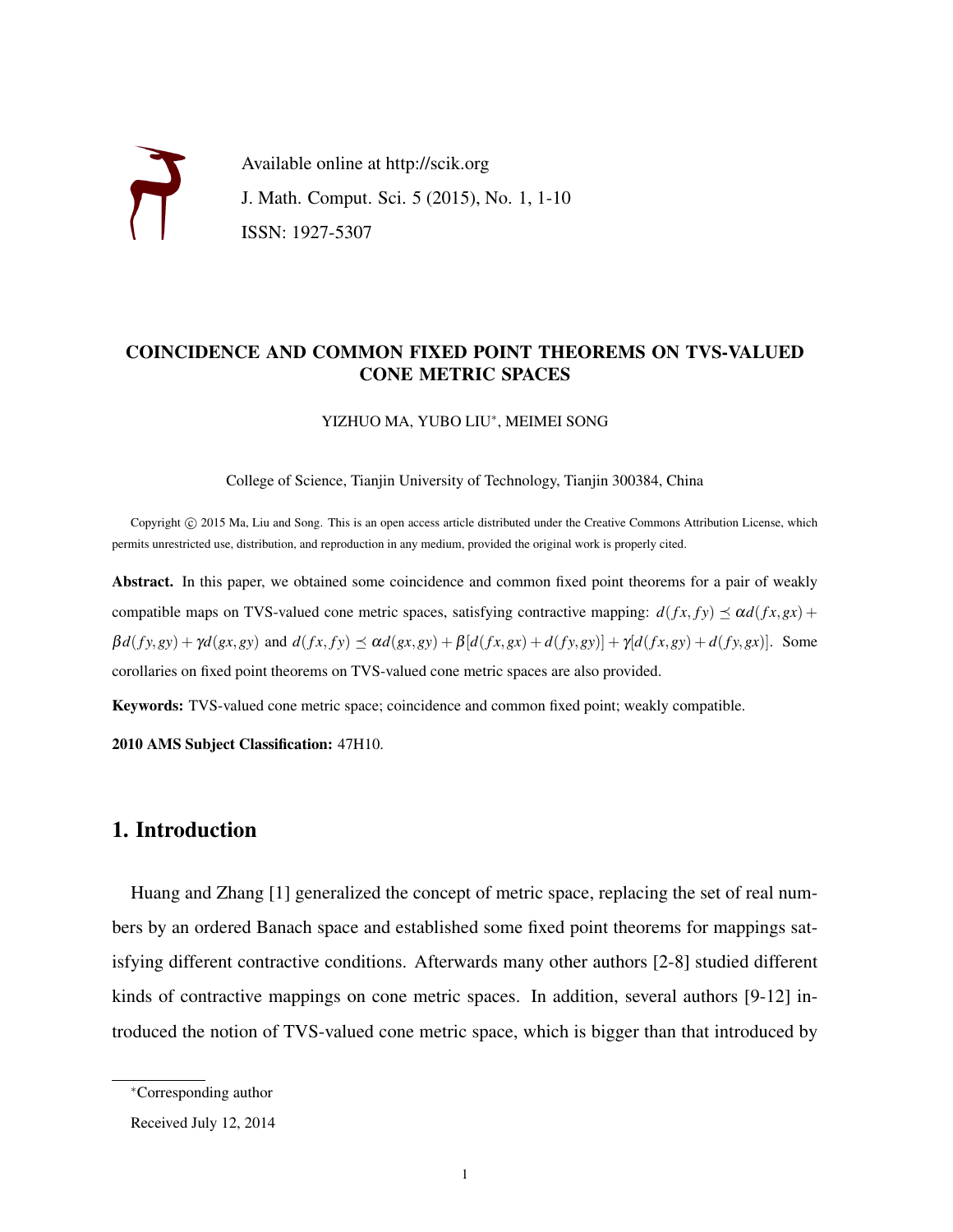Huang and Zhang, and proved the existence of fixed points. In this paper, we continue to study fixed point theorems on TVS-valued cone metric space, and get some important results.

# 2. Preliminaries

Let  $(E, \tau)$  always be a topological vector space (TVS) and *P* a subset of *E*. *P* is called a cone if and only if:

- (a) *P* is closed, nonempty and  $P \neq \{ \theta \};$
- (b)  $\forall a, b \in R, a, b > 0, \forall x, y \in P$  imply that  $ax+by \in P$ ;
- (c)  $P \cap (-P) = \{\theta\}.$

Given a cone  $P \subset E$ , we define a partial ordering  $\preceq$  with respect to P by  $x \preceq y$  if and only if *y* − *x* ∈ *P*. We shall write *x*  $\prec$  *y* to indicate that *x*  $\preceq$  *y* but *x*  $\neq$  *y*. While *x*  $\prec$   $\prec$  *y* stands for *y*−*x* ∈ *intP* (interior of *P*).

In the following we always suppose  $E$  be a topological vector space,  $\theta$  denotes the zero element, and  $\preceq$  is a partial ordering with respect to *P*.

**Definition 2.1.** [10] Let *X* be a nonempty set. Suppose that the mapping  $d : X \times X \rightarrow E$  satisfies: (d1)  $d(x, y) \succeq \theta$  for all  $x, y \in X$  and  $d(x, y) = \theta$  if and only if  $x = y$ ;

(d2) 
$$
d(x, y) = d(y, x)
$$
 for all  $x, y \in X$ ;

(d3)  $d(x, y) \leq d(x, z) + d(z, y)$  for all  $x, y, z \in X$ .

Then *d* is called a TVS-valued cone metric on *X* , and (*X*,*d*) is called a TVS-valued cone metric space.

**Definition 2.2.** [10] Let  $(X, d)$  be a TVS-valued cone metric space,  $\{x_n\}$  be a sequence in X and  $x \in X$ . Then

(i)  $\{x_n\}$  converges to *x* whenever for every  $c \in E$  with  $\theta \prec \prec c$ , there is a natural number *N* such that for all  $n > N$ ,  $d(x_n, x) \prec c$ . We denote this by  $\lim_{n \to \infty} x_n = x$  or  $x_n \to x$ .

(ii)  $\{x_n\}$  is a Cauthy sequence whenever for every  $c \in E$  with  $\theta \prec \prec c$ , there is a natural number *N* such that for all  $n, m > N$ ,  $d(x_n, x_m) \prec c$ .

(iii)  $(X, d)$  is a complete cone metric space if every Cauchy sequence is convergent in X.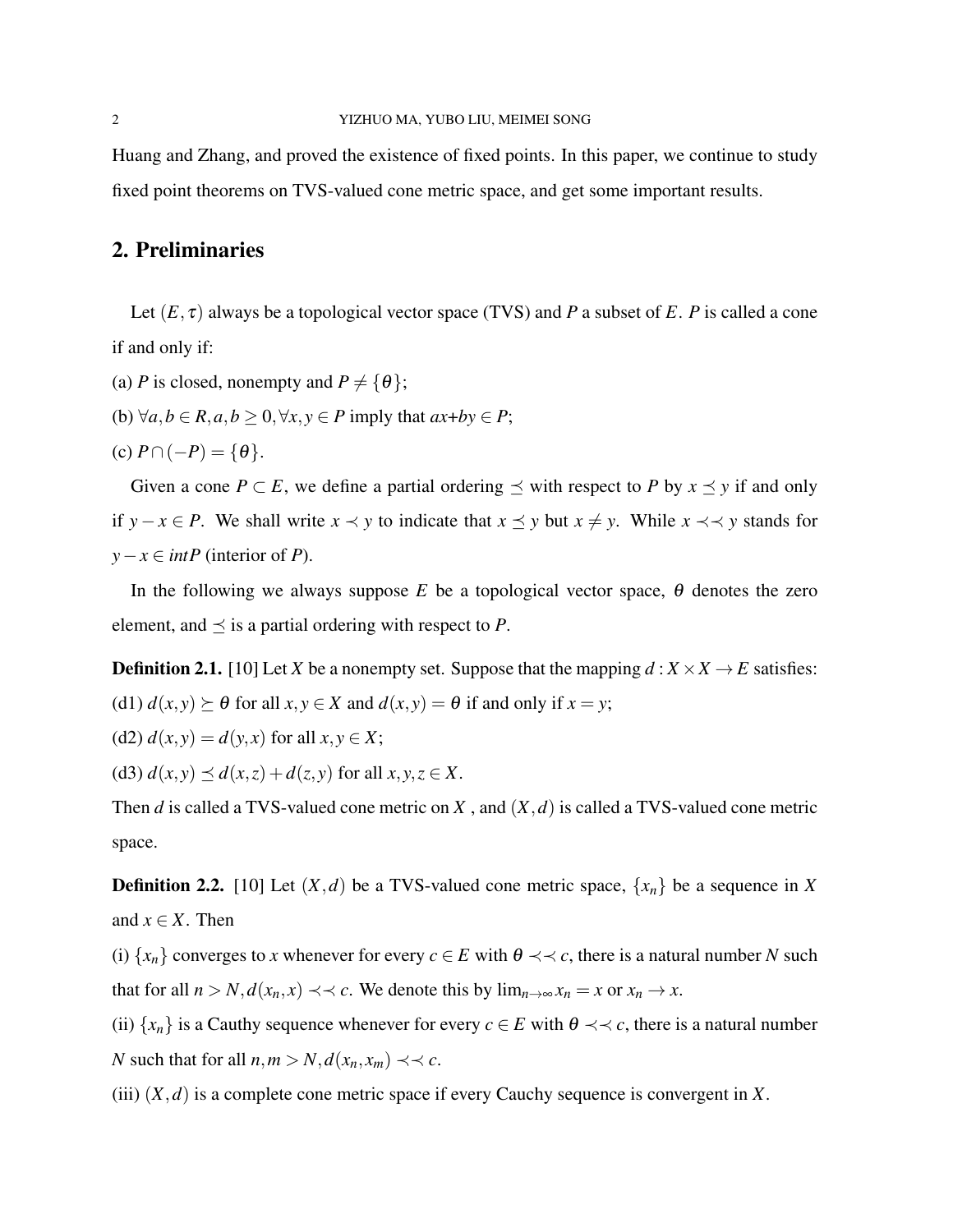**Definition 2.3.** [2] Let *f* and *g* be self maps of a set *X*. If  $\omega = fx = gx$  for some *x* in *X*, then *x* is called a coincidence point of f and  $g$ , and  $\omega$  is called a point of coincidence of f and  $g$ . Self maps *f* and *g* are called weakly compatible if they commute at their coincidence point, that is, if  $fx = gx$  for some  $x \in X$ , then  $fgx = gfx$ .

Lemma 2.4. [2] Let *f* and *g* be weakly compatible self maps of a set *X*. If *f* and *g* have a unique point of coincidence  $\omega = fx = gx$ , then  $\omega$  is the unique common fixed point of f and g.

**Lemma 2.5.** [10] Let  $(X, d)$  be a TVS-valued cone metric space, and *P* be a cone. Let  $\{x_n\}$  be a sequence in *X* and  $\{a_n\}$  be a sequence in *P* converging to  $\theta$ . If  $d(x_n, x_m) \preceq a_n$  for every  $n \in N$ with  $m > n$ , then  $\{x_n\}$  is a Cauthy sequence.

## 3. Main results

Theorem 3.1. *Let* (*X*,*d*) *be a TVS-valued cone metric space. Suppose that the mappings f and g are two self-maps of X satisfying*

$$
d(fx, fy) \le \alpha d(fx, gx) + \beta d(fy, gy) + \gamma d(gx, gy)
$$
\n(3.1)

*for all*  $x, y \in X$ *, where*  $\alpha, \beta, \gamma \ge 0$  *and*  $\alpha + \beta + \gamma < 1$ *. If the range of g contains the range of f and g*(*X*) *is a complete subspace of X, then f and g have a unique coincidence point in X. Moreover if f and g are weakly compatible, f and g have a unique common fixed point.*

**Proof.** Suppose  $x_0$  be an arbitrary point of X. Since the range of g contains the range of f, choose a point  $x_1$  in *X* such that  $f(x_0) = g(x_1)$ . Continuing this process, having chosen  $x_n$  in *X*, we obtain  $x_{n+1}$  in *X* such that  $f(x_n) = g(x_{n+1})$ . Then

$$
d(gx_n, gx_{n+1}) = d(fx_{n-1}, fx_n)
$$
  
\n
$$
\leq \alpha d(fx_{n-1}, gx_{n-1}) + \beta d(fx_n, gx_n) + \gamma d(gx_{n-1}, gx_n)
$$
  
\n
$$
= \alpha d(gx_n, gx_{n-1}) + \beta d(gx_{n+1}, gx_n) + \gamma d(gx_{n-1}, gx_n),
$$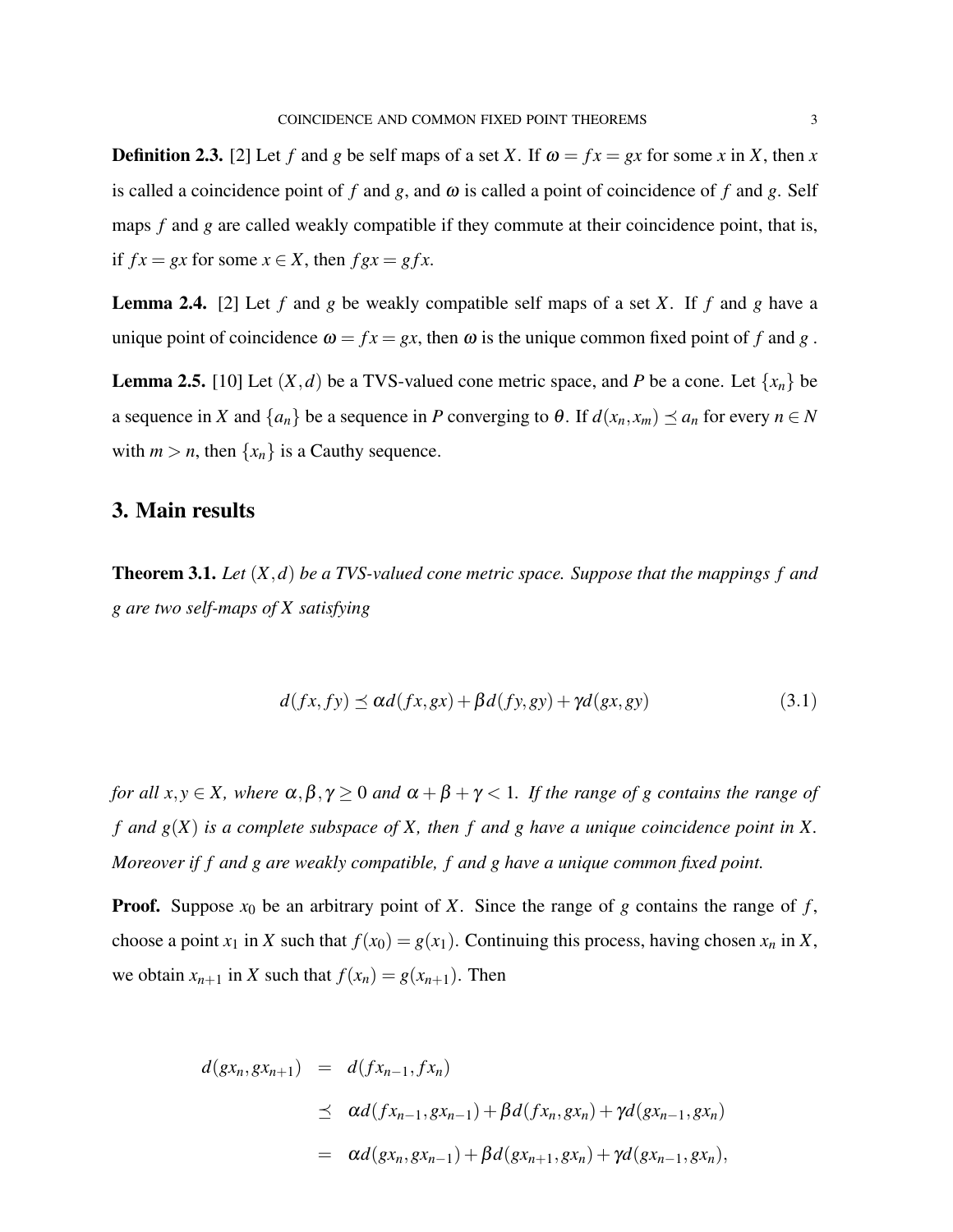which implies that  $d(gx_n, gx_{n+1}) \le hd(gx_{n-1}, gx_n)$ , where  $h = \frac{\alpha + \gamma}{1-\beta} < 1$ . Therefore, for all *n*, we have

$$
d(gx_n, gx_{n+1}) \preceq hd(gx_{n-1}, gx_n)
$$
  

$$
\preceq \cdots \preceq h^n d(gx_0, gx_1).
$$

Now, for any  $n > m$ , we have

$$
d(gx_n, gx_m) \leq d(gx_n, gx_{n-1}) + d(gx_{n-1}, gx_{n-2}) + \cdots + d(gx_{m+1}, gx_m)
$$
  
\n
$$
\leq (h^{n-1} + h^{n-2} + \cdots + h^m) d(gx_1, gx_0)
$$
  
\n
$$
\leq \frac{h^m}{1 - h} d(gx_1, gx_0).
$$

Let  $\theta \prec \prec c$  be given. Choose a balanced neighborhood *U* of  $\theta$  such that  $c + U \subseteq intP$ . Since *h m*  $\frac{h^m}{1-h}d(gx_1,gx_0) \to \theta$  as  $m \to \infty$ , by Lemma 2.5, we deduce that  $\{gx_n\}$  is a Cauthy sequence. Since  $g(X)$  is a complete subspace of *X*, there exists *q* in  $g(X)$  such that  $gx_n \to q$  as  $n \to \infty$ . Consequently, we can find *p* in *X* such that  $gp = q$ . Also, choose a natural number  $N_1$ , such that  $d(gx_n, q)$  ≺  $\prec \frac{1-\beta}{3}c$ , for all *n* ≥ *N*<sub>1</sub>. Thus

$$
d(gx_n, fp) = d(fx_{n-1}, fp)
$$
  
\n
$$
\leq \alpha d(fx_{n-1}, gx_{n-1}) + \beta d(fp, gp) + \gamma d(gx_{n-1}, gp)
$$
  
\n
$$
= \alpha d(gx_n, gx_{n-1}) + \beta d(fp, q) + \gamma d(gx_{n-1}, q)
$$
  
\n
$$
\leq \alpha [d(gx_n, q) + d(gx_{n-1}, q)] + \beta d(fp, q) + \gamma d(gx_{n-1}, q).
$$

Since  $d(gx_n, fp) ≥ d(fp,q) − d(gx_n,q)$ , we can get

$$
d(fp,q) \preceq \frac{1}{1-\beta}[(\alpha+\gamma)d(gx_{n-1},q)+(1+\alpha)d(gx_n,q)]
$$
  

$$
\prec \frac{1}{1-\beta}[d(gx_{n-1},q)+2d(gx_n,q)]
$$
  

$$
\prec \prec \frac{1}{1-\beta}[\frac{1-\beta}{3}c+\frac{2(1-\beta)}{3}c]
$$
  
= c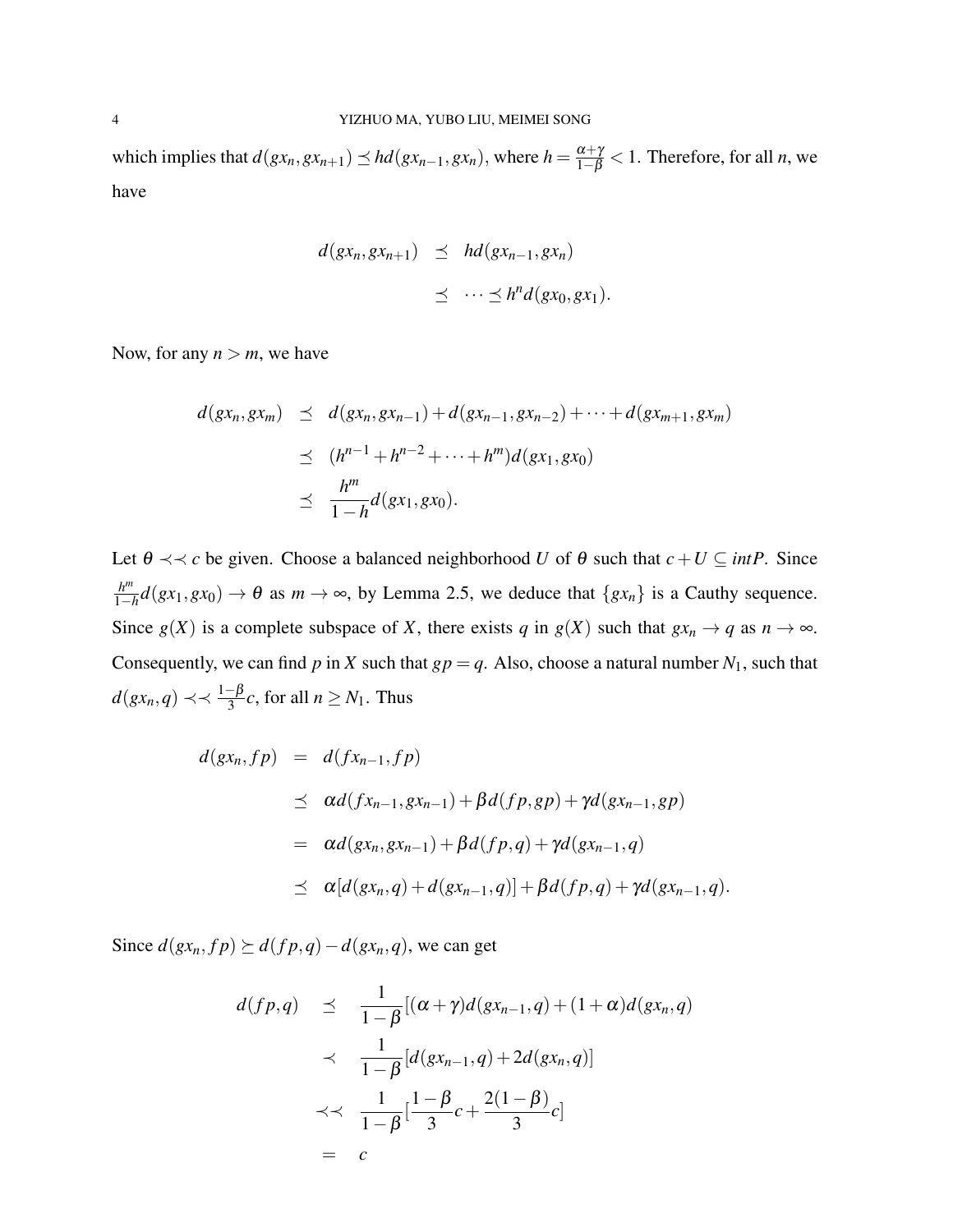for all  $n \ge N_1$ . Hence,  $d(fp,q) \prec \prec \frac{c}{m}$ , for all  $m \ge 1$ . So  $\frac{c}{m} - d(fp,q) \in intP$ , for all  $m \ge 1$ . Since *c*<sub>*m*</sub></sub> →  $\theta$  (as *m* → ∞) and *P* is closed, we deduce  $-d(fp,q) \in P$ . But  $d(fp,q) \in P$ . Therefore,  $d(f p, q) = \theta$ , and  $f p = q = gp$ .

Now we show that *f* and *g* have a unique point of coincidence. Assume that there exists another point  $u \in X$ , such that  $fu = gu$ . Then

$$
d(gu, gp) = d(fu, fp) \preceq \alpha d(fu, gu) + \beta d(fp, gp) + \gamma d(gu, gp),
$$

which implies that  $(1 - \gamma)d(gu, gp) \le \theta$ . By  $1 - \gamma > 0$ , we have  $gu = gp$ . From Lemma 1.4, *f* and *g* have a unique common fixed point.

Corollary 3.2. *Let* (*X*,*d*) *be a complete TVS-valued cone metric space. Suppose that the mapping f satisfies*

$$
d(fx, fy) \le \alpha d(x, fx) + \beta d(y, fy) + \gamma d(x, y) \tag{3.2}
$$

*for all x*, *y*  $\in$  *X*, *where*  $\alpha$ ,  $\beta$ ,  $\gamma$   $\geq$  0 *and*  $\alpha$  +  $\beta$  +  $\gamma$  < 1*. Then f has a unique fixed point in X*.

**Proof.** Inequality (3.2) is obtained from (3.1) by setting  $g = I$ . *I* is identity operator. The results then follow from Theorem 3.1.

Corollary 3.3. *Let* (*X*,*d*) *be a complete TVS-valued cone metric space. Suppose that the mapping f satisfies*

$$
d(f^{n}x, f^{n}y) \le \alpha d(x, f^{n}x) + \beta d(y, f^{n}y) + \gamma d(x, y)
$$
\n(3.3)

*for all x*, *y*  $\in$  *X*, *where*  $\alpha$ ,  $\beta$ ,  $\gamma$   $\geq$  0 *and*  $\alpha$  +  $\beta$  +  $\gamma$  < 1*. Then f has a unique fixed point in X.* 

**Proof.** Set  $f = f^n$  in (3.2), we can obtain that  $f^n$  has a unique fixed point  $x^*$ . But  $f^n(fx^*) = f^n(fx^*)$  $f(f^n x^*) = fx^*$ , so  $fx^*$  is also a fixed point of  $f^n$ . Hence  $fx^* = x^*$ ,  $x^*$  is a fixed point of  $f$ .

Corollary 3.4. *Let* (*X*,*d*) *be a TVS-valued cone metric space. Suppose that the mappings f and g are two self-maps of X satisfying*

$$
d(fx, fy) \le k(d(fx, gx) + d(fy, gy))
$$
\n(3.4)

*for all x*, *y*  $\in$  *X*, where  $k \in [0, \frac{1}{2})$  $\frac{1}{2}$ ) *is a constant. If the range of g contains the range of f and g*(*X*) *is a complete subspace of X, then f and g have a unique coincidence point in X. Moreover if f and g are weakly compatible, f and g have a unique common fixed point.*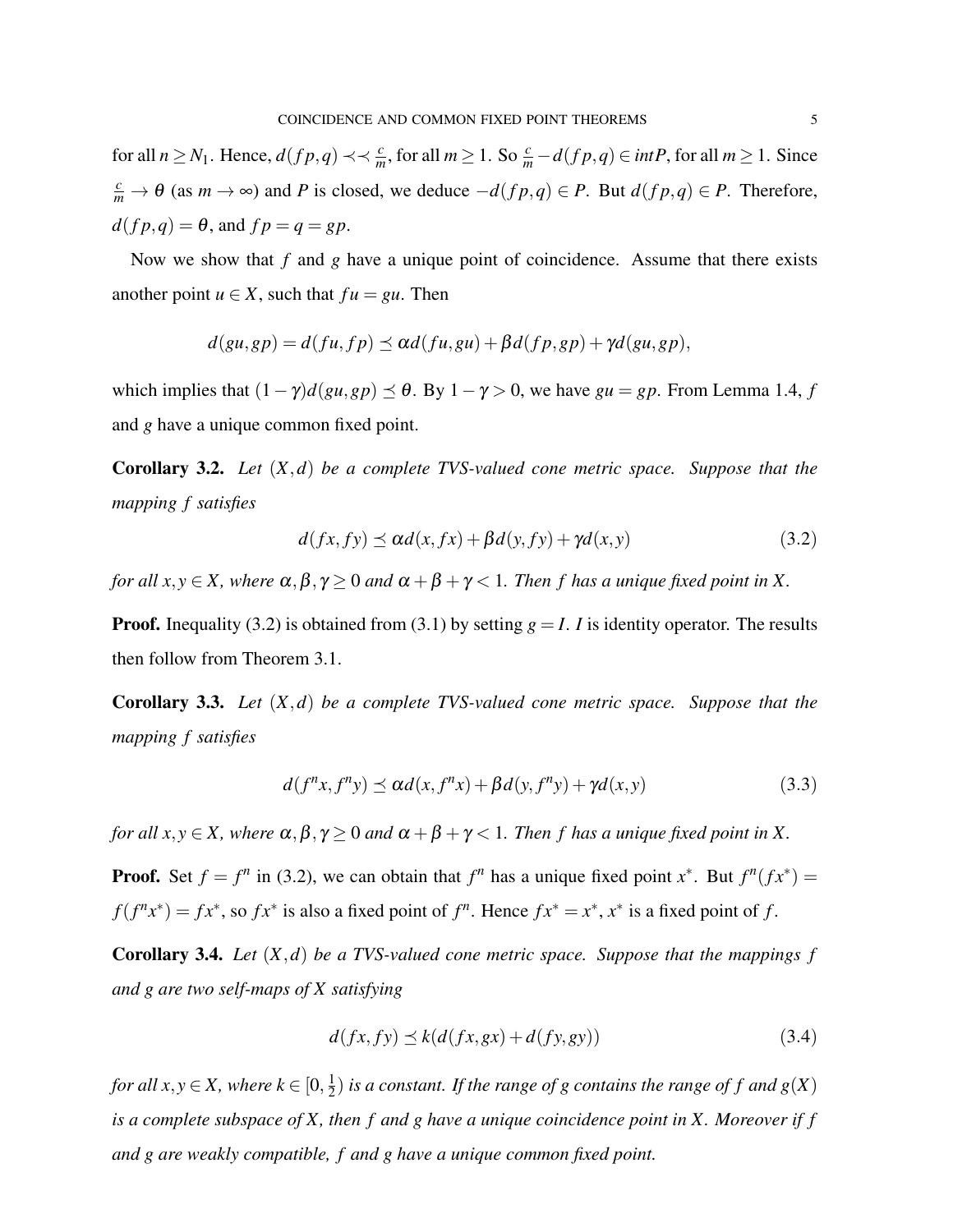Corollary 3.5. *Let* (*X*,*d*) *be a TVS-valued cone metric space. Suppose that the mappings f and g are two self-maps of X satisfying*

$$
d(fx, fy) \preceq kd(gx, gy) \tag{3.5}
$$

*for all*  $x, y \in X$ , where  $k \in [0, 1)$  *is a constant. If the range of g contains the range of f and g(X) is a complete subspace of X, then f and g have a unique coincidence point in X. Moreover if f and g are weakly compatible, f and g have a unique common fixed point.*

Theorem 3.6. *Let* (*X*,*d*) *be a TVS-valued cone metric space. Suppose that the mappings f and g are two self-maps of X satisfying*

$$
d(fx, fy) \le \alpha d(gx, gy) + \beta [d(fx, gx) + d(fy, gy)] + \gamma [d(fx, gy) + d(fy, gx)] \tag{3.6}
$$

*for all x*, *y*  $\in$  *X*, *where*  $\alpha$ ,  $\beta$ ,  $\gamma$   $\geq$  0 *and*  $\alpha$  + 2 $\beta$  + 2 $\gamma$  < 1*. If the range of g contains the range of f and g*(*X*) *is a complete subspace of X, then f and g have a unique coincidence point in X. Moreover if f and g are weakly compatible, f and g have a unique common fixed point.*

**Proof.** Suppose  $x_0$  be an arbitrary point of *X*. Since the range of *g* contains the range of *f*, choose a point  $x_1$  in *X* such that  $f(x_0) = g(x_1)$ . Continuing this process, having chosen  $x_n$  in *X*, we obtain  $x_{n+1}$  in *X* such that  $f(x_n) = g(x_{n+1})$ . Then

$$
d(gx_n, gx_{n+1}) = d(fx_{n-1}, fx_n)
$$
  
\n
$$
\leq \alpha d(gx_{n-1}, gx_n) + \beta [d(fx_{n-1}, gx_{n-1}) + d(fx_n, gx_n)]
$$
  
\n
$$
+ \gamma [d(fx_{n-1}, gx_n) + d(fx_n, gx_{n-1})]
$$
  
\n
$$
\leq \alpha d(gx_{n-1}, gx_n) + \beta [d(gx_n, gx_{n-1}) + d(gx_{n+1}, gx_n)]
$$
  
\n
$$
+ \gamma [d(gx_n, gx_n) + d(gx_{n+1}, gx_n) + d(gx_n, gx_{n-1})]
$$

which implies that  $d(gx_n, gx_{n+1}) \preceq hd(gx_{n-1}, gx_n)$ , where  $h = \frac{\alpha + \beta + \gamma}{1 - (\beta + \gamma)} < 1$ . Therefore, for all *n*, we have

$$
d(gx_n, gx_{n+1}) \preceq hd(gx_{n-1}, gx_n)
$$
  

$$
\preceq \cdots \preceq h^n d(gx_0, gx_1).
$$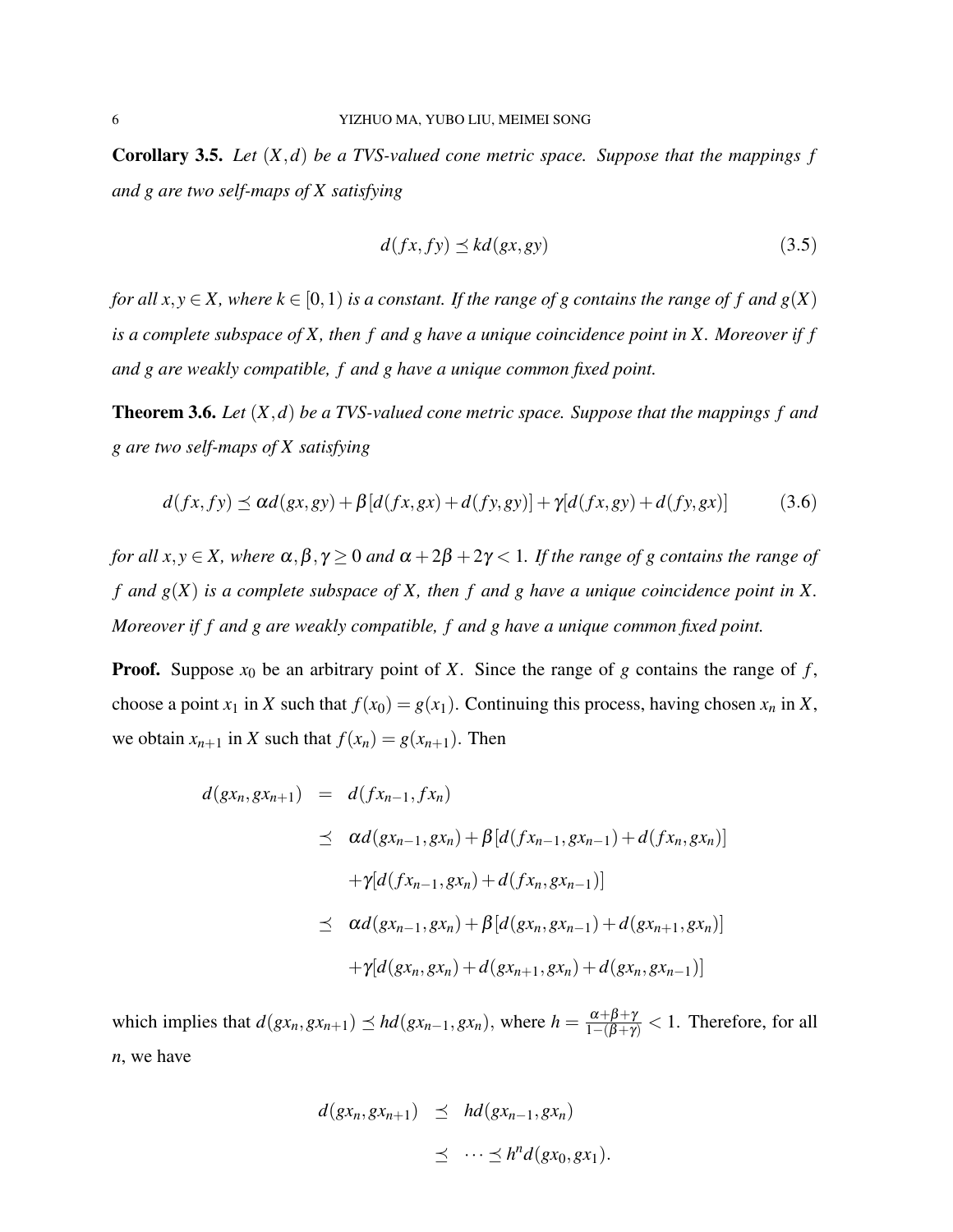Now, for any  $n > m$ , we have

$$
d(gx_n, gx_m) \leq d(gx_n, gx_{n-1}) + d(gx_{n-1}, gx_{n-2}) + \cdots + d(gx_{m+1}, gx_m)
$$
  
\n
$$
\leq (h^{n-1} + h^{n-2} + \cdots + h^m) d(x_1, x_0)
$$
  
\n
$$
\leq \frac{h^m}{1 - h} d(gx_1, gx_0).
$$

Let  $\theta \prec \prec c$  be given. Choose a balanced neighborhood *U* of  $\theta$  such that  $c + U \subseteq intP$ . Since *h m*  $\frac{h^m}{1-h}d(gx_1,gx_0) \to \theta$  as  $m \to \infty$ , by lemma 2.5, we deduce that  $\{gx_n\}$  is a Cauthy sequence. Since  $g(X)$  is a complete subspace of *X*, there exists *q* in  $g(X)$  such that  $gx_n \to q$  as  $n \to \infty$ . Consequently, we can find *p* in *X* such that  $gp = q$ . Also, choose a natural number  $N_1$ , such that  $d(gx_n, q) \prec \prec \frac{\sigma}{3}c$ , where  $\sigma = 1 - \beta - \gamma > 0$ , for all  $n \ge N_1$ . Thus

$$
d(gx_n, fp) = d(fx_{n-1}, fp)
$$
  
\n
$$
\leq \alpha d(gx_{n-1}, gp) + \beta [d(fx_{n-1}, gx_{n-1}) + d(fp, gp)]
$$
  
\n
$$
+ \gamma [d(fx_{n-1}, gp) + d(fp, gx_{n-1})]
$$
  
\n
$$
= \alpha d(gx_{n-1}, q) + \beta [d(gx_n, gx_{n-1}) + d(fp, q)]
$$
  
\n
$$
+ \gamma [d(gx_n, q) + d(fp, gx_{n-1})]
$$
  
\n
$$
\leq \alpha d(gx_{n-1}, q) + \beta [d(gx_n, q) + d(q, gx_{n-1}) + d(fp, q)]
$$
  
\n
$$
+ \gamma [d(gx_n, q) + d(fp, q) + d(q, gx_{n-1})].
$$

Since  $d(gx_n, fp) \geq d(fp, q) - d(gx_n, q)$ , we can get

$$
d(fp,q) \leq \frac{1}{1-\beta-\gamma}[(\alpha+\beta+\gamma)d(gx_{n-1},q)+(1+\beta+\gamma)d(gx_n,q)]
$$
  

$$
\prec \frac{1}{\sigma}[d(gx_{n-1},q)+2d(gx_n,q)]
$$
  

$$
\prec \prec \frac{1}{\sigma}[\frac{\sigma}{3}c+\frac{2\sigma}{3}c]
$$
  

$$
= c
$$

for all  $n \ge N_1$ . Hence,  $d(fp,q) \prec \prec \frac{c}{m}$ , for all  $m \ge 1$ . So  $\frac{c}{m} - d(fp,q) \in intP$ , for all  $m \ge 1$ . Since *c*<sub>*m*</sub></sub> →  $\theta$  (as *m* → ∞) and *P* is closed, we deduce  $-d(fp,q) \in P$ . But  $d(fp,q) \in P$ . Therefore  $d(f p, q) = \theta$ , and  $f p = q = gp$ .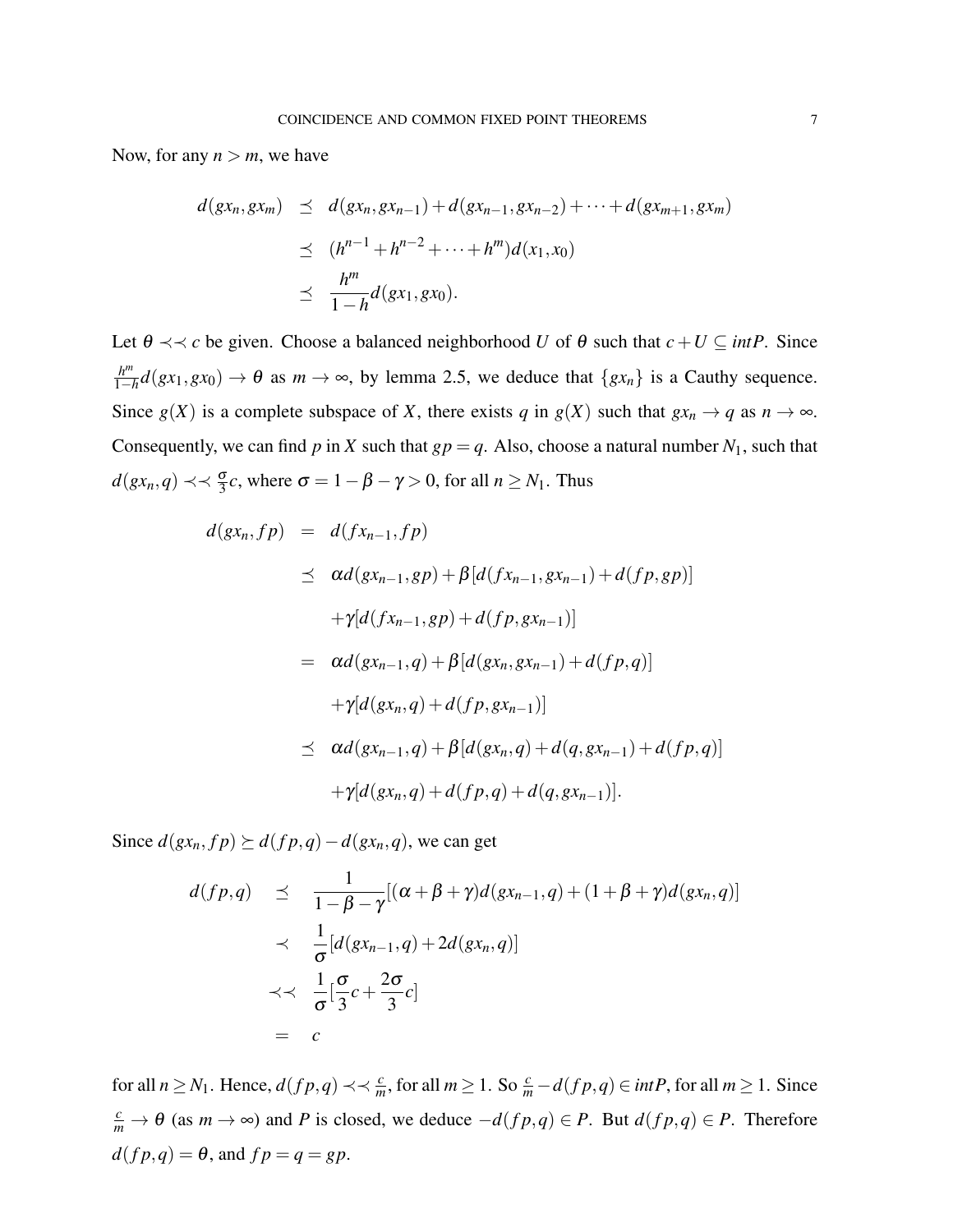Now we show that *f* and *g* have a unique point of coincidence. Assume that there exists another point  $u \in X$ , such that  $fu = gu$ . Then

$$
d(gu, gp) = d(fu, fp)
$$
  
\n
$$
\leq \alpha d(gu, gp) + \beta[d(fu, gu) + d(fp, gp)] + \gamma[d(fu, gp) + d(fp, gu)]
$$
  
\n
$$
= \alpha d(gu, gp) + 2\gamma d(gu, gp),
$$

which implies that  $(1 - \alpha - 2\gamma)d(gu, gp) \le \theta$ . By  $1 - \alpha - 2\gamma > 0$ , we have  $gu = gp$ . From Lemma 2.4, *f* and *g* have a unique common fixed point.

Corollary 3.7 *Let* (*X*,*d*) *be a complete TVS-valued cone metric space. Suppose that the mapping f satisfies*

$$
d(fx, fy) \le \alpha d(x, y) + \beta [d(x, fx) + d(y, fy)] + \gamma [d(y, fx) + d(x, fy)] \tag{3.7}
$$

*for all x, y*  $\in$  *X, where*  $\alpha$ *,*  $\beta$ *,*  $\gamma$   $\geq$  0 *and*  $\alpha$  + 2 $\beta$  + 2 $\gamma$  < 1*. Then f has a unique fixed point.* 

**Proof.** Inequality (3.7) is obtained from (3.6) by setting  $g = I$ . *I* is identity operator. The results then follow from Theorem 3.6.

**Example 3.8**  $X = [0,1], E$  be the set of all complex-valued function on X, then E is a vector *space over R under the following operations:*

$$
(u+v)(t) = u(t) + v(t), (\alpha u)(t) = \alpha u(t)
$$

*for all*  $u, v \in E, \alpha \in R$ . Let  $\tau$  *be the topology on E defined by the family*  $p_x : x \in X$  *of semi-norms on E, where*  $p_x(u) = |u(x)|$ *, then*  $(X, \tau)$  *is a topological vector space. Define*  $d : X \times X \to E$  *as follows:*

$$
(d(x,y))(t) = (|x-y|, 2|x-y|)2^t, P = \{(x \in E : x(t) \ge 0, \forall t \in X\}. \tag{3.8}
$$

*Then*  $(X, d)$  *is a TVS-valued cone metric space. Define*  $f : X \to X$  *as*  $f(x) = \frac{x^2}{4}$  $rac{x^2}{4}$ , then all condi*tions of Corollary 3.7 are satisfied.*

Corollary 3.9 *Let* (*X*,*d*) *be a TVS-valued cone metric space. Suppose that the mappings f and g are two self-maps of X satisfying*

$$
d(fx, fy) \preceq k(d(fx, gy) + d(fy, gx))
$$
\n(3.9)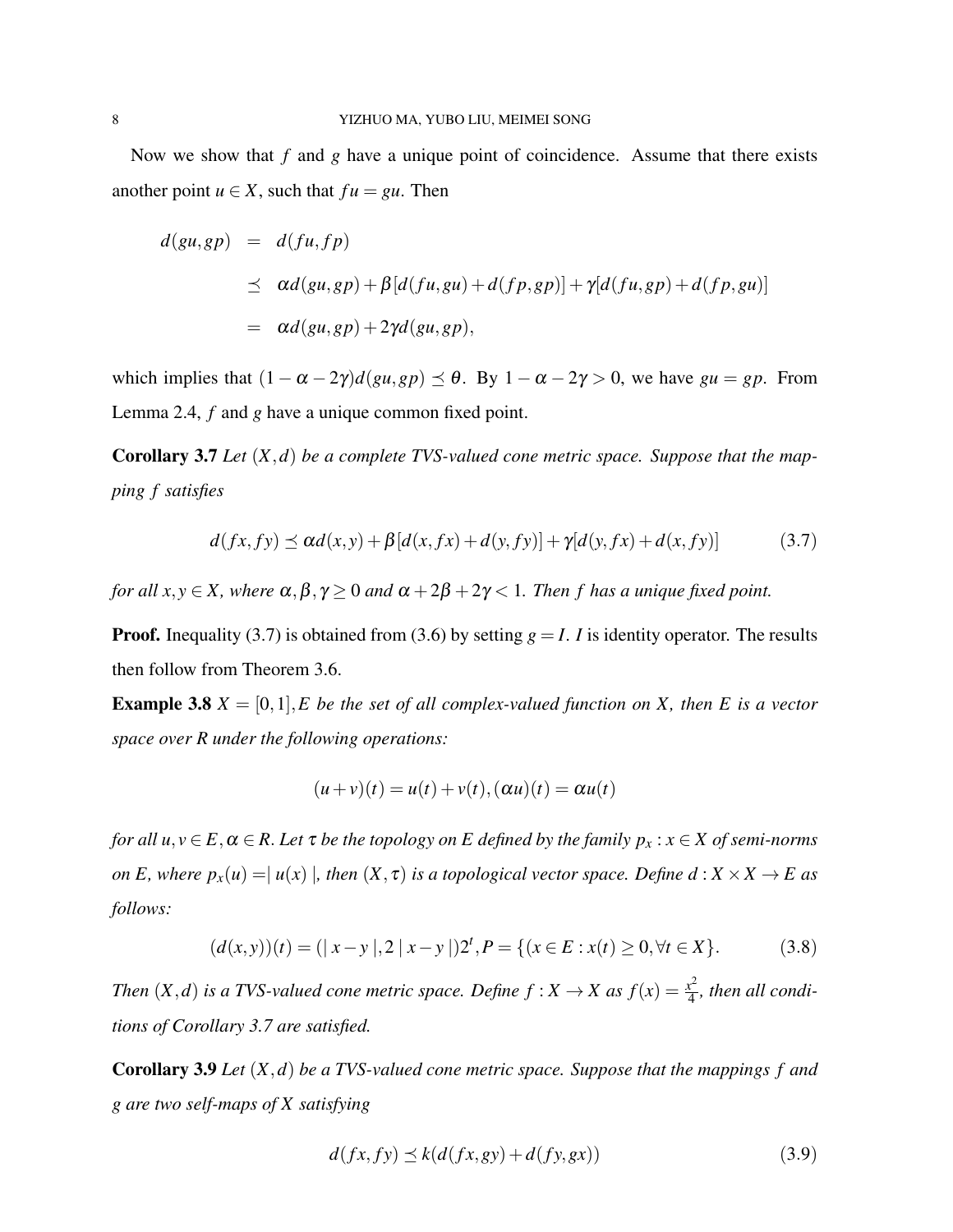*for all x*, *y*  $\in$  *X*, where  $k \in [0, \frac{1}{2}]$  $\frac{1}{2}$ ) *is a constant. If the range of g contains the range of f and g*(*X*) *is a complete subspace of X, then f and g have a unique coincidence point in X. Moreover if f and g are weakly compatible, f and g have a unique common fixed point.*

**Proof.** Setting  $\alpha = \beta = 0$  in Theorem 3.6, and  $k = 2\gamma \in [0, \frac{1}{2}]$  $\frac{1}{2}$ ). The results then follow from Theorem 3.6.

#### Conflict of Interests

The authors declare that there is no conflict of interests.

#### **REFERENCES**

- [1] L.G. Huang, X. Zhang, Cone metric space and fixed point theorems of contractive mappings, J. Math. Anal. Appl., 332 ( 2007), 1468 -1476.
- [2] M. Abbas and G. Jungck, Common fixed point results for non-commuting mappings without continuity in cone metric spaces, J. Math. Anal. Appl. 341 (2008), 416 -420.
- [3] M. Abbas and B.E. Rhoades, Fixed and periodic point results in cone metric spaces, Appl. Math. Lett. 22 (2009), 511 -515.
- [4] S.H. Cho, J.S. Bae, Fixed point theorems for multivalued maps in cone metric spaces, Fixed Point Theory Appl. 2011 (2011), Article ID 87.
- [5] A.K. Dubey, A. Narayan, Cone metric spaces and fixed point theorems for pair of contractive maps, J. Math. Aeterna 2 (2012), 839-845.
- [6] A.K. Dubey, R. Shukla, R.P. Dubey, An extension of the paper cone metric spaces and fixed point theorems of contractive mappings, Inter. J. Appl. Math. Res. 2 (2013), 84-90.
- [7] F. Khojasteh, Z. Goodarzi, A. Razani, Some fixed point theorems of integral type contraction in cone metric spaces, Fixed Point Theory Appl. 2010 (2010) Article ID 189.
- [8] Sh. Rezapour and R. Hamlbarani, Some notes on the paper Cone metric spaces and fixed point theorems of contractive mappings, J. Math. Anal. Appl. 345 (2008), 719 -724.
- [9] I. Beg, A. Azam, M. Arshad Common fixed points for maps on topological vector space valued cone metric spaces, Inter. J. Math. Sci. 2009 (2009), Article ID 560264.
- [10] A. Akbar, I. Beg, A. Muhammad, Fixed point in topological vector space-valued cone metric spaces, Fixed Point Theory Appl. 2011 (2010), Article ID 134.
- [11] K. Zoran, R. Stojan, R. Vladimir, Topological vector space-valued cone metric spaces and fixed point theorems, Fixed Point Theory Appl. 2011 (2010), Artice ID 170253.